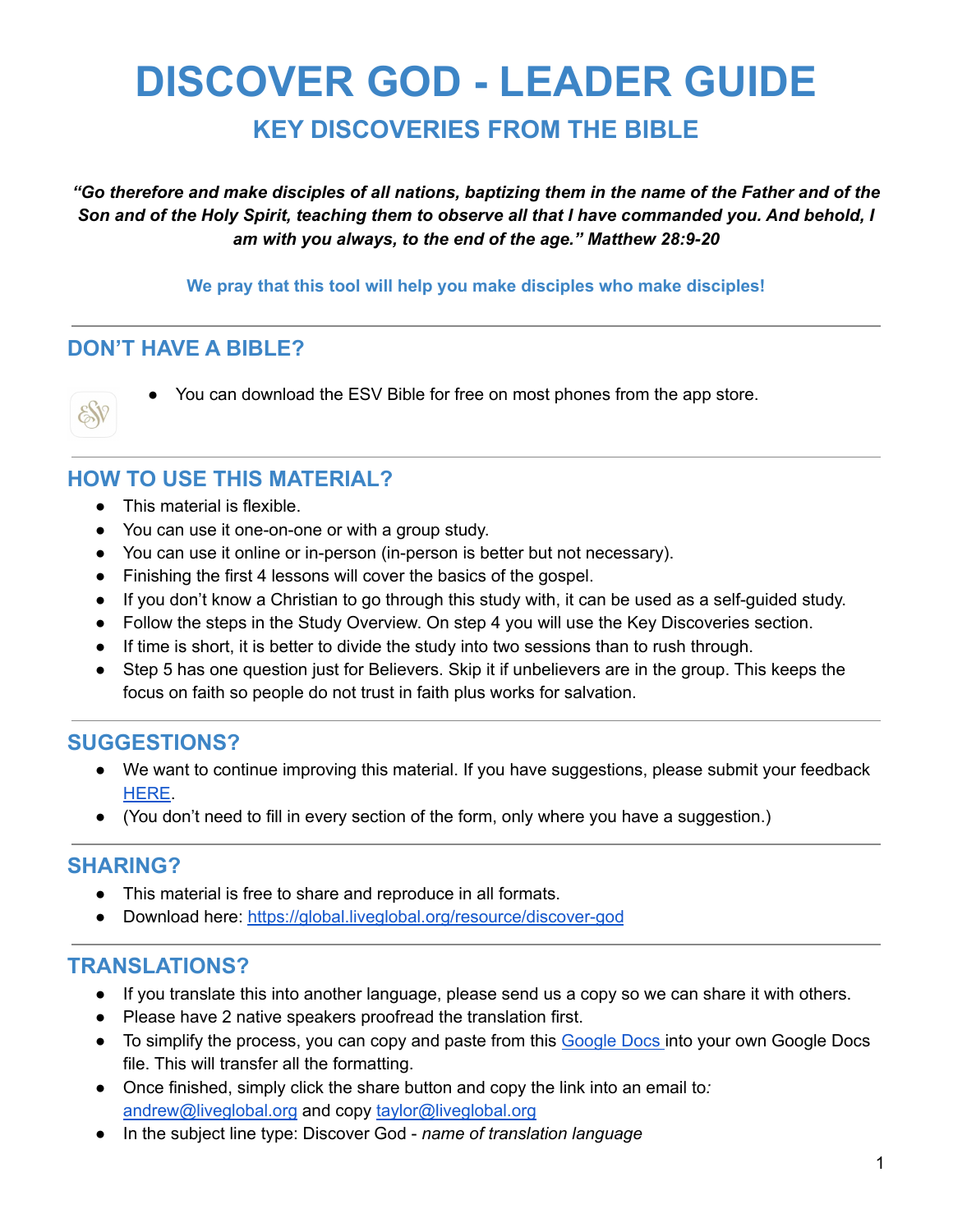## **DISCOVER GOD 1**

| <b>1. God Creates</b>                                                                                             | 2. Man Rebels                                                                                                                                                                                                                                                                        | 3. God Makes a<br><b>Way Back</b>                                                                                                                                                                                                                    | 4. God Makes a<br><b>Way Back</b><br>(Continued)                                                                                                                       |
|-------------------------------------------------------------------------------------------------------------------|--------------------------------------------------------------------------------------------------------------------------------------------------------------------------------------------------------------------------------------------------------------------------------------|------------------------------------------------------------------------------------------------------------------------------------------------------------------------------------------------------------------------------------------------------|------------------------------------------------------------------------------------------------------------------------------------------------------------------------|
| <b>God Creates</b><br><b>All Things</b><br>Genesis 1:1-25<br><b>God Creates People</b><br>Genesis 1:26-31; 2:7-25 | <b>People Disobey God</b><br>Genesis 3:1-13,<br>Revelation 20:2<br><b>God Responds to</b><br>People's<br><b>Disobedience</b><br>Genesis 3:14-24; 5:5<br>God Gives 10<br><b>Commandments</b><br>Exodus 20:1-21<br><b>All Have Turned</b><br><b>Away From God</b><br>Romans 3:9-12, 23 | <b>God Provides</b><br><b>Sacrifices for Sin</b><br>Leviticus 1:1-15<br><b>God Promises a</b><br><b>Coming Messiah</b><br>Isaiah 7:14; 9:1-2, 6-7;<br>$52:13 - 53:12$<br>Jesus is Born<br>Luke 1:26-38, 2:1-20<br><b>Lamb of God</b><br>John 1:29-34 | Jesus Dies on a<br><b>Cross</b><br>Luke 23:32-49<br><b>Jesus Rises from the</b><br><b>Dead</b><br>Luke 23:50-24:12<br><b>Becoming a Child of</b><br>God<br>John 3:1-21 |

## **DISCOVER GOD 2**

*Move on to Discover God 2 after completing all lessons in Discover God 1*

| 5. God Makes a<br><b>Way Back</b><br>(Continued) | 6. God Makes a<br><b>Way Back</b><br>(Continued) | 7. God Makes a<br><b>Way Back</b><br>(Continued) | 8. God Makes a<br><b>Way Back</b><br>(Continued) |
|--------------------------------------------------|--------------------------------------------------|--------------------------------------------------|--------------------------------------------------|
| <b>God Makes Promise</b>                         | Moses' Call to                                   | <b>Jesus Teaches about</b>                       | <b>Jesus Dies and is</b>                         |
| to All Creation After                            | Leadership                                       | <b>Hell</b>                                      | <b>Buried</b>                                    |
| <b>Worldwide Flood</b>                           | Exodus 1:1-14; 3:1-17                            | Luke 16:19-31                                    | John 19:28-42                                    |
| Genesis 6:5-14; 9:1-19                           |                                                  |                                                  |                                                  |
|                                                  | The Plagues and                                  | <b>Jesus Has Authority</b>                       | <b>Jesus Meets</b>                               |
| <b>God Makes Promise</b>                         | <b>Passover</b>                                  | <b>Over Death</b>                                | <b>Disciples After His</b>                       |
| to Abraham                                       | Exodus 12:1-13, 21-23                            | John 11:1-45                                     | <b>Resurrection</b>                              |
| Genesis 11:31-12:8;                              |                                                  |                                                  | Luke 24:13-35                                    |
| $15:1-6$ ; 17:1-8                                | <b>The Bronze Serpent</b>                        | <b>Jesus Claims to be</b>                        |                                                  |
|                                                  | Numbers 21:4-9                                   | <b>One with God</b>                              | <b>Becoming a Child of</b>                       |
| The Offering of Isaac                            |                                                  | John 5:16-18; 8:48-59;                           | God                                              |
| Genesis 22:1-18                                  |                                                  | 10:22-33                                         | John 1:1-18; 3:14-18                             |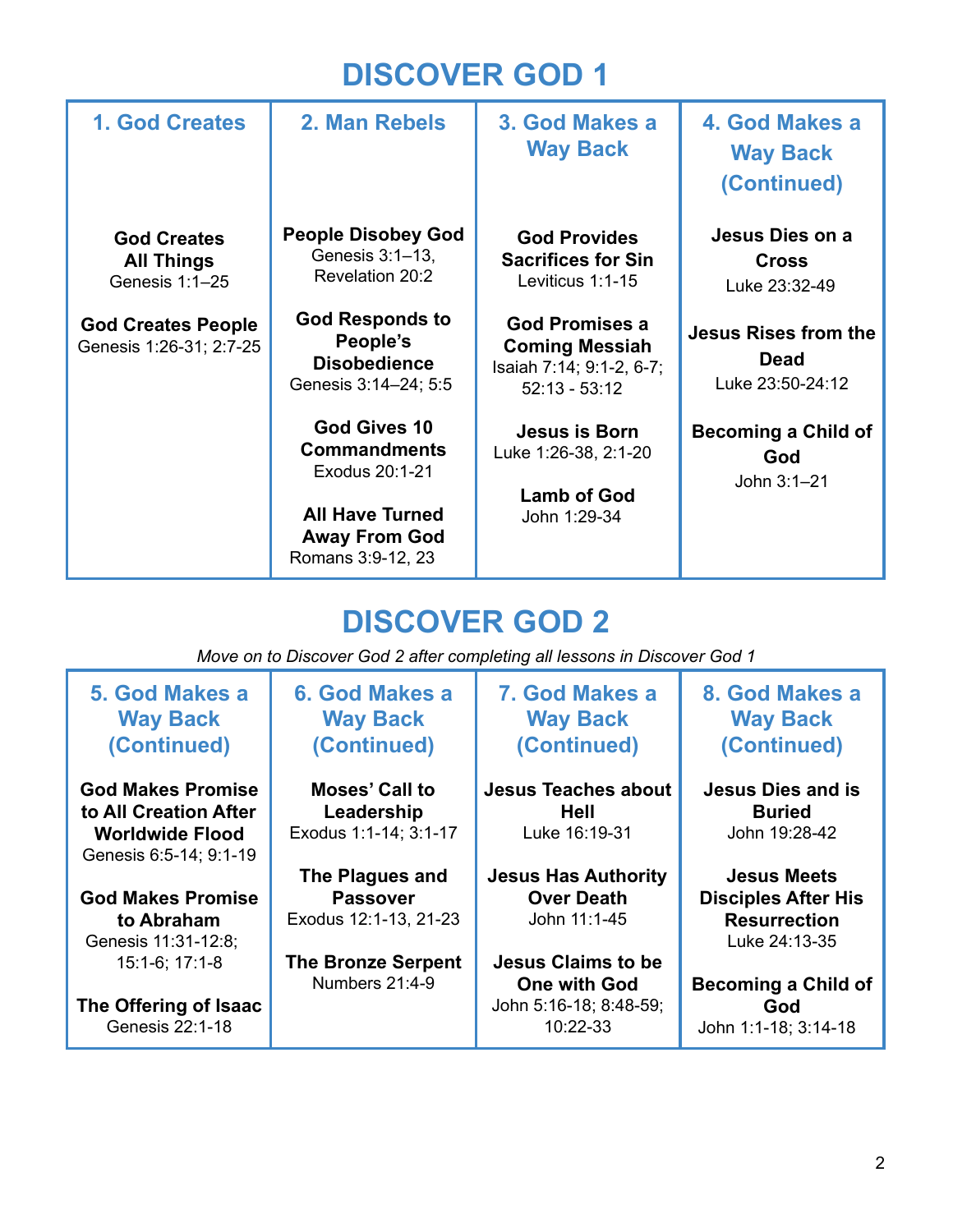## **STUDY OVERVIEW**

т

| 2. Read The Passage                                                                                                                                                                                                                                                                                                                                                                                                                                                                               |  |  |
|---------------------------------------------------------------------------------------------------------------------------------------------------------------------------------------------------------------------------------------------------------------------------------------------------------------------------------------------------------------------------------------------------------------------------------------------------------------------------------------------------|--|--|
| (Have everyone use the same translation.)                                                                                                                                                                                                                                                                                                                                                                                                                                                         |  |  |
| Pray briefly: Ask God to teach you from His Word.                                                                                                                                                                                                                                                                                                                                                                                                                                                 |  |  |
| Read the Bible passages for the lesson out loud.<br>Have someone tell the story in their own words.                                                                                                                                                                                                                                                                                                                                                                                               |  |  |
| Ask if there are any words<br>that they do not understand.<br>Define confusing words.                                                                                                                                                                                                                                                                                                                                                                                                             |  |  |
| If time is limited, save some of the passages<br>for the following lesson (don't skip step 5).                                                                                                                                                                                                                                                                                                                                                                                                    |  |  |
| <b>4. Key Discoveries</b>                                                                                                                                                                                                                                                                                                                                                                                                                                                                         |  |  |
| Don't repeat any of the Key Discoveries already<br>discussed in step 3.                                                                                                                                                                                                                                                                                                                                                                                                                           |  |  |
| When looking at Key Discoveries, read the verses<br>again to understand where the answer came from.<br>God's Word is the authority, not this study tool.                                                                                                                                                                                                                                                                                                                                          |  |  |
| <b>Group Rules</b>                                                                                                                                                                                                                                                                                                                                                                                                                                                                                |  |  |
| 1. Everyone shares in sentences,<br>not paragraphs.<br>2. Focus only on what this passage is saying,<br>not other passages.<br>3. Give people time to respond - silence is ok.<br>4. Asking questions is a form of teaching. The<br>Key Discoveries questions teach people<br>how to study and discover answers instead<br>of just telling them the information. If they<br>are struggling, point out in the passage<br>where the answer is found. Teach them to<br>fish, don't just give a fish. |  |  |
|                                                                                                                                                                                                                                                                                                                                                                                                                                                                                                   |  |  |

## **Leader Rules**

- 1. Keep the session on schedule and complete all 5 sections though not necessarily all questions.
- 2. Prepare before by studying the passage and Key Discoveries to look for main ideas.
- 3. Respond to questions by asking, "What in the passage helps us answer that question?"
- 4. Every comment needs to be backed up by the Bible, which is our authority. Respond to opinion comments by asking, "Where is that found in this passage?"
- 5. Respond to "strange" answers by asking, "Help us understand what you are thinking."
- 6. If someone trusts in Jesus as their savior, let them lead the last 2 lessons with your help. This will give them practice leading someone else through this study.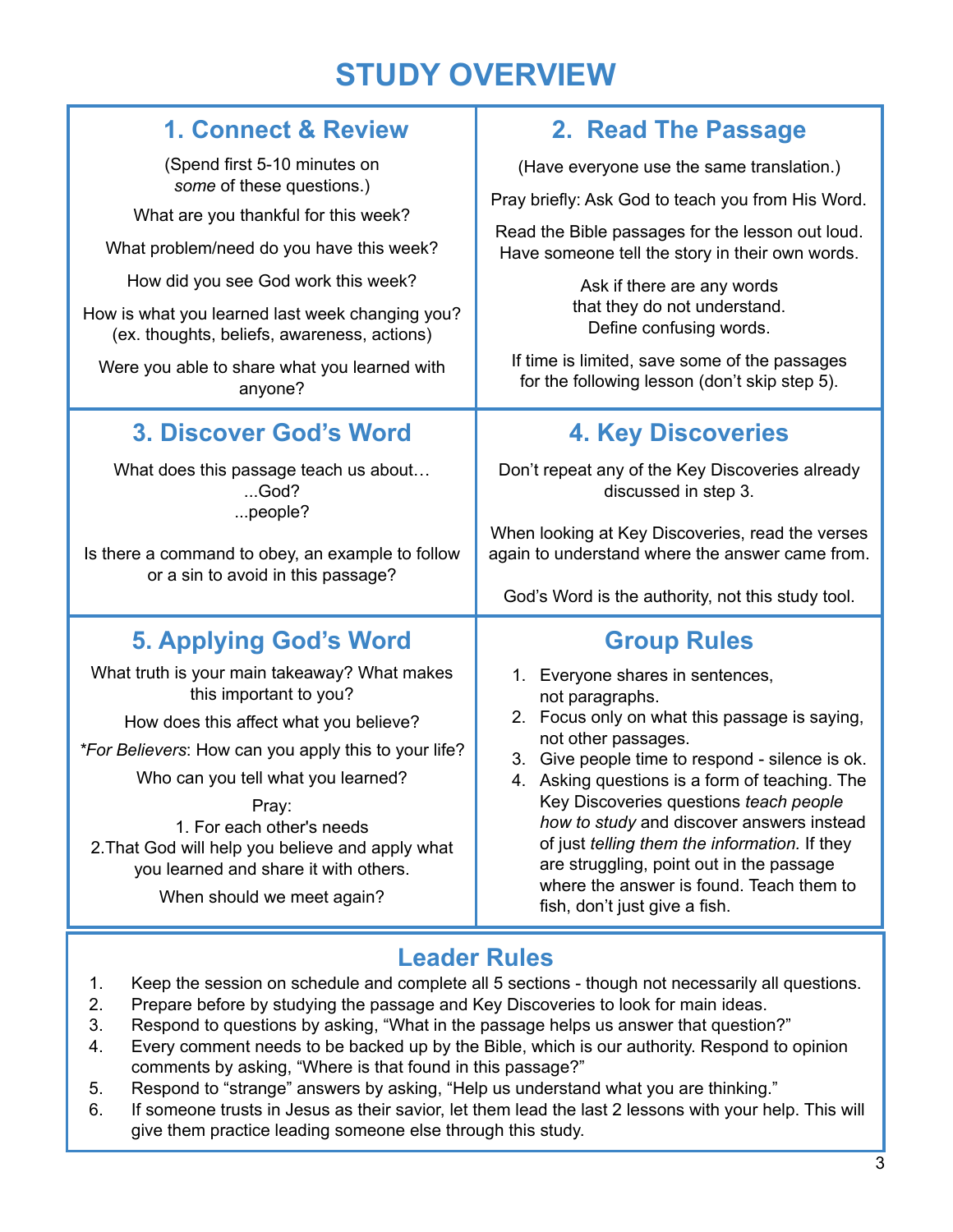## **DISCOVER GOD 1 - KEY DISCOVERIES**

## **1. God Creates**

#### **God Creates All Things**

#### **Genesis 1:1–25**

#### **Key Discoveries:**

- ❏ How many gods are there? (vs. 1) *One.*
- ❏ Who created God? (vs. 1, see Psalm 90:2) *No one.*

#### **God Creates People**

#### **Genesis 1:26-31; 2:7-25**

#### **Key Discoveries:**

- ❏ How long did God take to create the world? (vs. 31) *6 days*
- ❏ Were people created or did they evolve? (vs. 27)
	- *They were created as man & woman.*
- ❏ How was mankind different from the other creatures? (vs. 27) *They were made in God's own image.*
- ❏ What role did God give man? (vs. 28) *To rule over creation.*
- ❏ How did God create Adam? (vs. 7) *From the dust of the ground and breathed life into him.*
- ❏ What did God tell Adam not to do? (vs. 17) *Eat from the tree of the knowledge of good and evil.*
- ❏ What was the punishment for not obeying God? (vs. 17) *Death*

## **2. Man Rebels**

## **People Disobey God**

**Genesis 3:1–13**

## **Key Discoveries:**

- ❏ Who was the serpent in Genesis 3? *Satan (See also Revelation 20:2)*
- ❏ What part of Satan's answer is a lie? (vs. 4)
	- *He lied by saying "you will not surely die".*
- ❏ Did Adam & Eve obey or disobey God? (vs. 6)

*They disobeyed his command.*

❏ What showed that they had been separated from God? (spiritual death) (vs. 7, 8, 11)

*They tried to cover their bodies and in their guilt hid from God.*

#### **God Responds to People's Disobedience Genesis 3:14–24; 5:5**

#### **Key Discoveries:**

❏ What promise does God make about a future offspring (seed) of the woman? (vs. 15)

*He will bruise (crush) the head of the serpent (Satan).*

- ❏ How would the offspring of the woman be injured? (vs. 15) *His heel would be bruised.*
- ❏ What is different about these two injuries? *Crushing the head defeats the serpent. Bruising the heel injures the offspring, but he can recover.*
- ❏ What was different about how Adam & Eve covered themselves and how God covered them? (vs. 7, 21)
	- *Fig leaves (man) animal skins (God).*
- ❏ What had to happen for God to make coverings from an animal skin? (vs. 21) *The death of an animal, the shedding of its blood.*
- ❏ God had said "in the day that you eat of it you shall surely die". Why did Adam and Eve not die on that day? *They died spiritually (they were separated from God). Their bodies began to die.*
- ❏ Why did God send man out of the garden of Eden? (vs. 22) *So that he could not eat the tree of life and live forever.*
- ❏ What other penalty did Adam have? (vs. 5:5) *Physical death in the future.*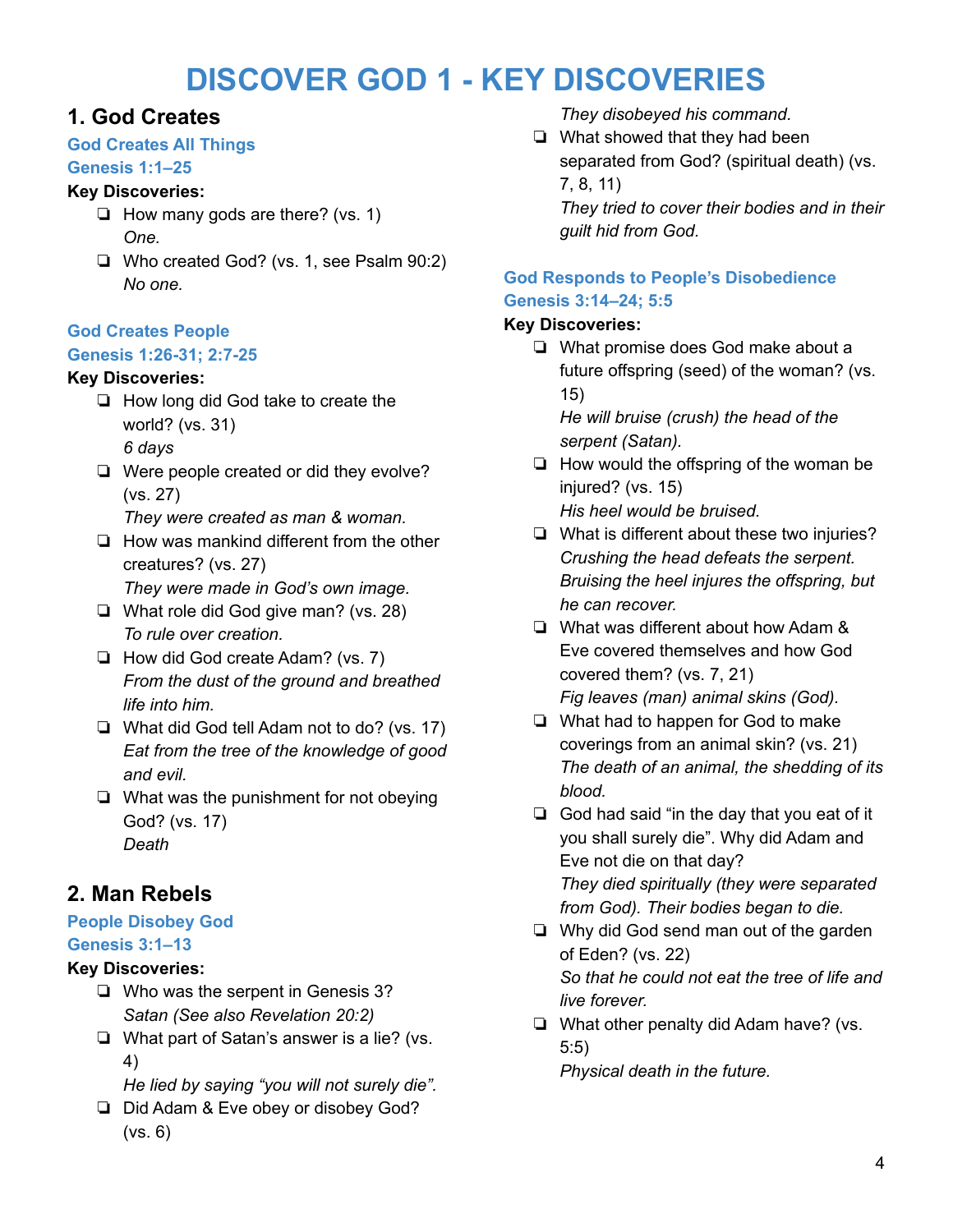#### **God Gives 10 Commandments Exodus 20:1-21**

#### **Key Discoveries:**

- ❏ What do these 10 laws teach us about God?
	- *God is holy and just.*
- ❏ What is sin? (vs. 20) *Disobeying God's law.*
- ❏ How many laws would a person need to disobey to be guilty of sin? *One. Adam and Eve disobeyed one law.*

#### **All Have Turned Away From God Romans 3:9-12, 23**

#### **Key Discoveries:**

❏ Does anyone perfectly obey God's law? (vs. 23)

*No. All are guilty of sin by disobeying God's law.*

## **3. God Makes a Way Back**

#### **God Provides Sacrifices for Sin Leviticus 1:1-15**

#### **Key Discoveries:**

- ❏ What kind of animals could be sacrificed? (vs. 3, 10, 14) *Bulls, goats, lambs or birds.*
- ❏ If the offering was a bull, goat or lamb, what should it be? (vs. 3, 10) *A male without blemish.*
- ❏ What did laying their hands on the animal mean? (vs. 4)

*They were placing their sin on it. The animal died in their place to make atonement for them. God accepted the sacrifice in their place so they did not have to die for their sin.*

❏ What do sacrifices teach us about the punishment for sin? (vs. 5, 11, 15) *The punishment for sin is death.*

## **God Promises a Coming Messiah Isaiah 7:14; 9:1-2, 6-7; 52:13 - 53:12**

#### **Key Discoveries:**

❏ What is similar about the promises in Isaiah 7:14 and Genesis 3:15?

- *1. The descendant would be male. ("He" - Genesis) ("bear a son" - Isaiah)*
- *2. The descendant came from the woman, not man. (There is no mention of a father: "her offspring" - Genesis) ("the virgin shall conceive" - Isaiah)*
- ❏ Where would the Messiah come from? (vs. 9:1)
	- *The area of Galilee*
- ❏ What would this Messiah child be called? (vs. 9:6) *Wonderful Counselor, Mighty God, Everlasting Father, Prince of Peace*
- ❏ Whose throne would the Messiah rule from? (vs. 9:7) *King David's*
- ❏ Whose sins would this Messiah carry? His or ours? (vs. 53:4-6, 12) *He would be killed for our sins, not his own.*
- ❏ What kind of animal is the Messiah compared to? (vs. 53:7) *A lamb.*
- ❏ *What is the result of the Messiah's death? (vs. 53:10, 11)*
- *1. He paid the penalty of death.*
- *2. He would make many to be counted as righteous.*

#### **Jesus is Born**

#### **Luke 1:26-38, 2:1-20**

#### **Key Discoveries:**

- ❏ Would the child have a human father? (vs. 1:34-35) *No. He would be born of a virgin.*
- ❏ What area was Mary from? (vs. 1:26) *Galilee.*
- ❏ Through Mary, who would this child be a descendant of? (vs. 1:32) *King David.*
- ❏ How was Jesus described by the angel? (vs. 2:11) *"A savior, who is Christ the Lord"*

#### **Lamb of God John 1:29-34**

### **Key Discoveries:**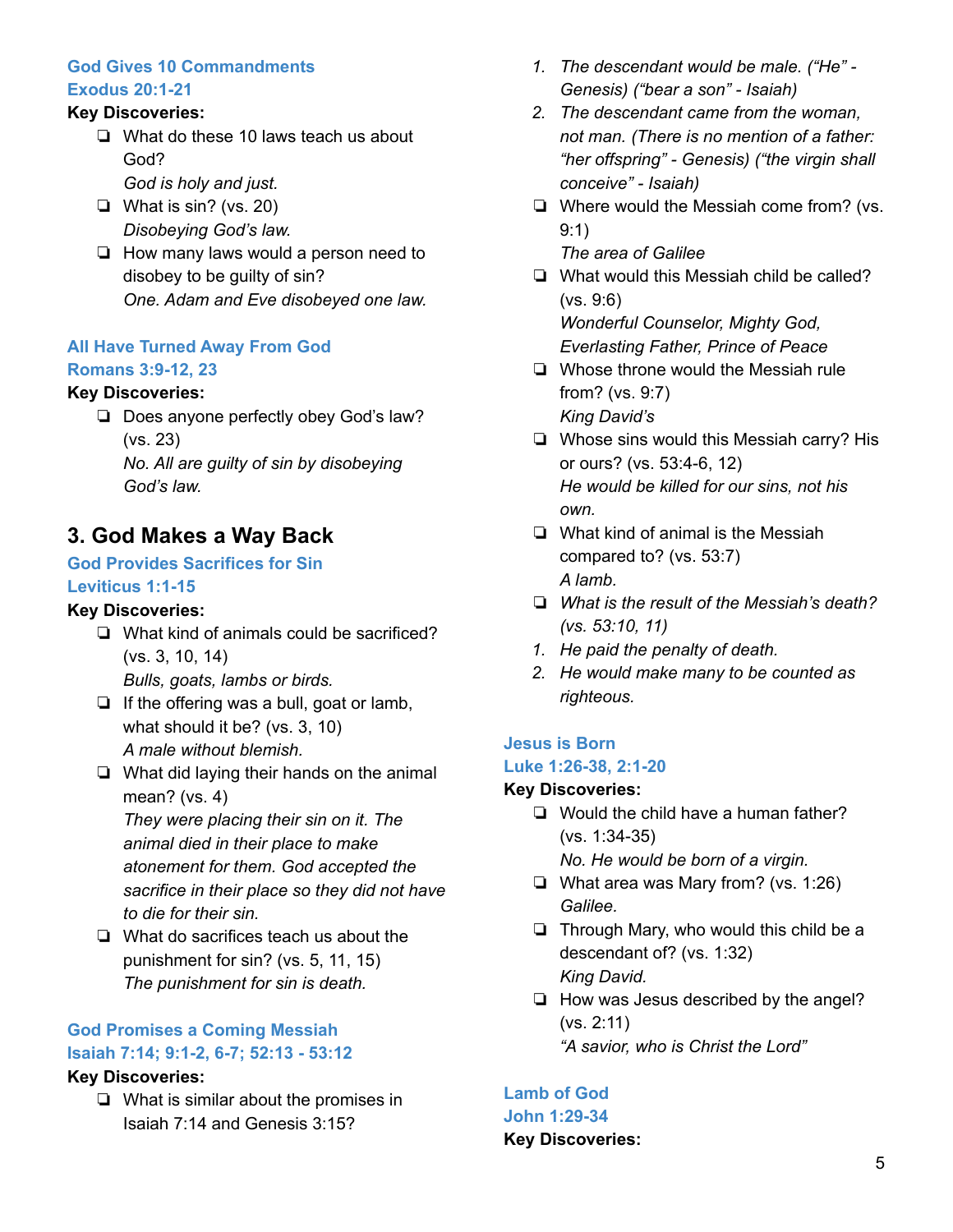- ❏ What does John the Baptist call Jesus? (vs. 29)
	- *"The Lamb of God"*
- ❏ What would the Lamb of God do? (vs. 29) *"Take away the sin of the world"*
- ❏ Who is Jesus' father? (vs. 34) *God. ("this is the Son of God")*

## **4. God Makes a Way Back**

### **(Continued)**

#### **Jesus Dies on a Cross**

#### **Luke 23:32-49**

#### **Key Discoveries:**

- ❏ What do we learn about the second thief?
- *1. He feared God (vs. 40)*
- *2. He confessed he was a sinner (vs. 41)*
- *3. He confessed that his punishment was just (vs. 41)*
- *4. He believed that Jesus was innocent and without sin (vs. 41)*
- *5. He believed that there was life after physical death (vs. 42)*
- *6. He believed that Jesus had the power to bring him into the kingdom (vs. 42)*
- *7. He was not trusting in his good works to save him. He had no time to do any. (vs. 42)*
- *8. He was trusting only in Jesus to save him.*
- ❏ What does Jesus promise? (vs. 43) *"Truly, I say to you, today you will be with me in paradise"*
- ❏ What did the Roman centurion say after Jesus died? (vs. 47) *"Certainly this man was innocent!"*

#### **Jesus Rises from the Dead Luke 23:50-24:12**

#### **Key Discoveries:**

- ❏ What showed that Jesus was not in the tomb?
- *1. The stone that covered the entrance to the tomb was rolled away. (vs. 24:2)*
- *2. The women entered the tomb but did not find the body of Jesus. (vs. 24:3)*
- *3. Two angels told the women "he is not here, but has risen". (vs. 24:6)*
- *4. The angels reminded the women that Jesus told them he would die but would rise again on the third day. (vs. 24:6-7)*
- *5. Peter looked in the tomb but only found the burial cloths Jesus had been wrapped in. (vs. 24:12)*

### **Becoming a Child of God**

#### **John 3:1–21**

#### **Key Discoveries:**

- ❏ How can someone enter the kingdom of God? (vs. 3) *By being born again.*
- ❏ Is being born again a physical birth or a spiritual birth? (vs. 5) *Spiritual. ("water and the Spirit")*
- ❏ Why did God give his Son? (vs. 16) *Love for the world.*
- ❏ How does someone escape punishment and receive eternal life? (vs. 16) *Believe in Jesus.*
- ❏ What did God send his Son to do? (vs. 17) *To save the world.*
- ❏ What happens to those who believe in the Son? (vs. 18) *They are not condemned.*
- ❏ What happens to those who do not believe in the Son? (vs. 18) *They are already condemned.*
- ❏ Is belief a work that we do? (vs. 15) *No. Like the thief on the cross, belief is trusting in the power of Jesus to save us, not our own power or good works.*
- ❏ Are you one who "believes" or one who "does not believe"?
- ❏ If your answer was one who does not believe, is that where you want to be? *If no, I would encourage you with the following:*

#### **If God is leading you to believe:**

- Talk to God today. (Pray)
- Confess your sins to Him.
- Trust (believe) in the death of Jesus to pay for your sins, (not any of your good works).
- See Jesus' promise: John 11:25-26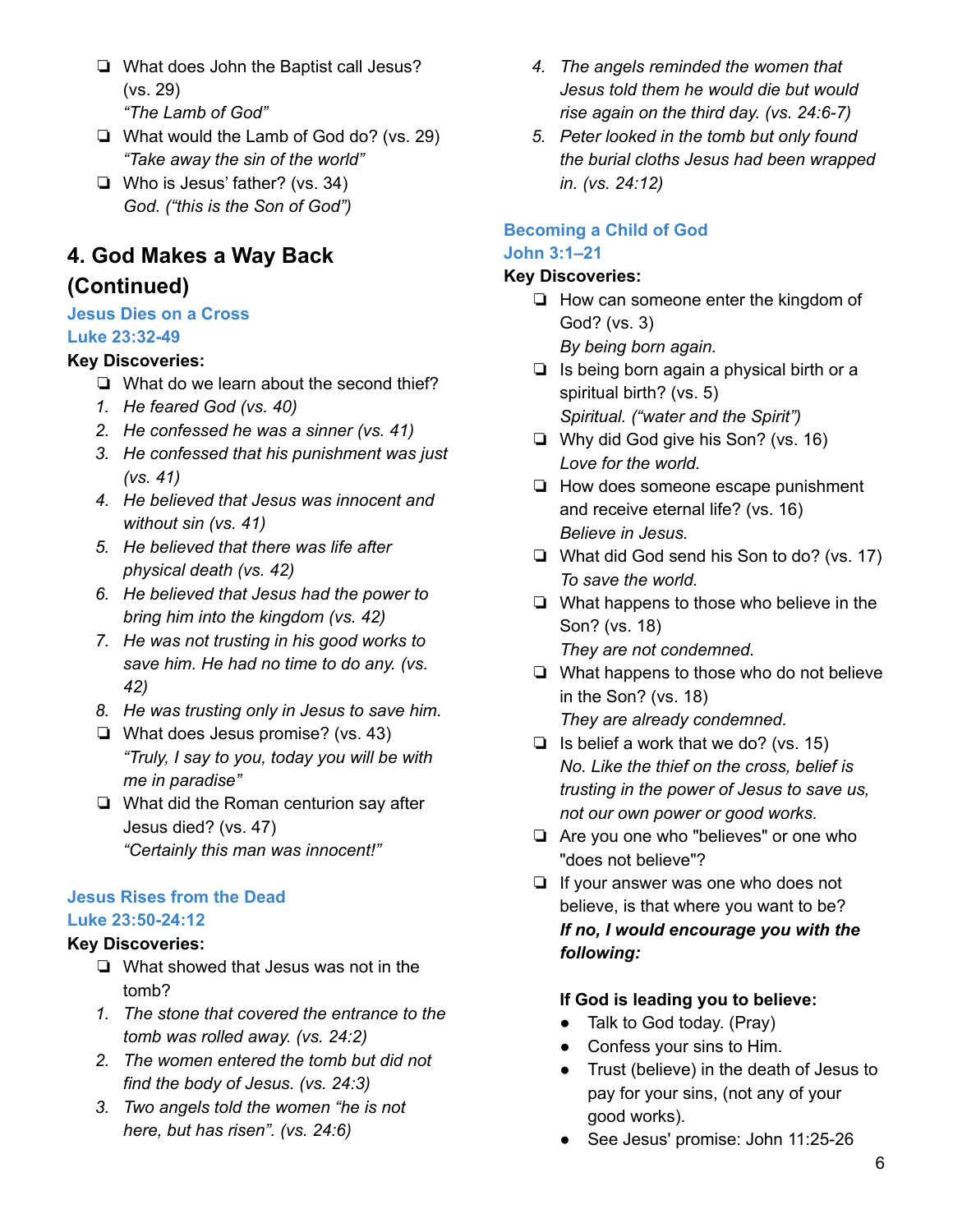- Remember that the act of praying a prayer does not save us. It is by faith in the power of Jesus to save us. *"For by grace you have been saved through faith. And this is not your own doing; it is the gift of God, not a result of works, so that no one may boast."* Ephesians 2:8-9
- Get connected to a local church that teaches the Bible

#### **If you are still not sure:**

- Keep praying. Ask God to help you understand.
- Find a Christian that can help explain more of the Bible to you.
- Continue reading the Bible and go through "Discover God 2".
- Watch this 2-minute video (or read "THE 3 CIRCLES" on page 11): <https://farran.abwe.org/hope.html>

## **DISCOVER GOD 2 - KEY DISCOVERIES**

## **5. God Makes a Way Back**

## **(Continued)**

**God Makes Promise to All Creation After Worldwide Flood**

#### **Genesis 6:5-14; 9:1-19**

#### **Key Discoveries:**

- ❏ Why did God cause the flood?
- *1. The wickedness of man was great (vs. 6:5)*
- *2. Every thought and desire of man was evil (vs. 6:5)*
- ❏ How was Noah different from other people? (vs. 6:9) *Noah was righteous, blameless and walked with God (obeyed God's commandments)*
- ❏ How large was the flood? (vs. 9:11, 15) *It destroyed the earth and every living thing.*
- ❏ What was the sign of God's covenant to not flood the whole earth again? (vs. 9:12-16) *The rainbow.*

#### **God Makes Promise to Abraham Genesis 11:31-12:8; 15:1-6; 17:1-8 Key Discoveries:**

- ❏ What did God promise Abraham that could affect us today? (vs. 12:3) *"in you all the families of the earth shall be blessed"*
- ❏ What needed to happen to fulfill this promise? (vs. 5:4) *Abraham needed to have a child.*
- ❏ Why did God count Abraham as righteous? (vs. 15:6) *Because he believed that God would keep his promise.*
- ❏ What other promises did God give Abraham about his descendants?
- *1. They would multiply greatly (vs. 17:2)*
- *2. He would be a father of nations (vs. 17:4-6)*
- *3. They would possess the land of Canaan (vs. 17:8)*
- *4. That God would be their God (vs. 17:8)*

#### **Offering of Isaac Genesis 22:1-18**

#### **Key Discoveries:**

- ❏ What did God's test prove about Abraham? (vs. 12) *That Abraham feared God.*
- ❏ What did Abraham believe would happen, even if he sacrificed Isaac?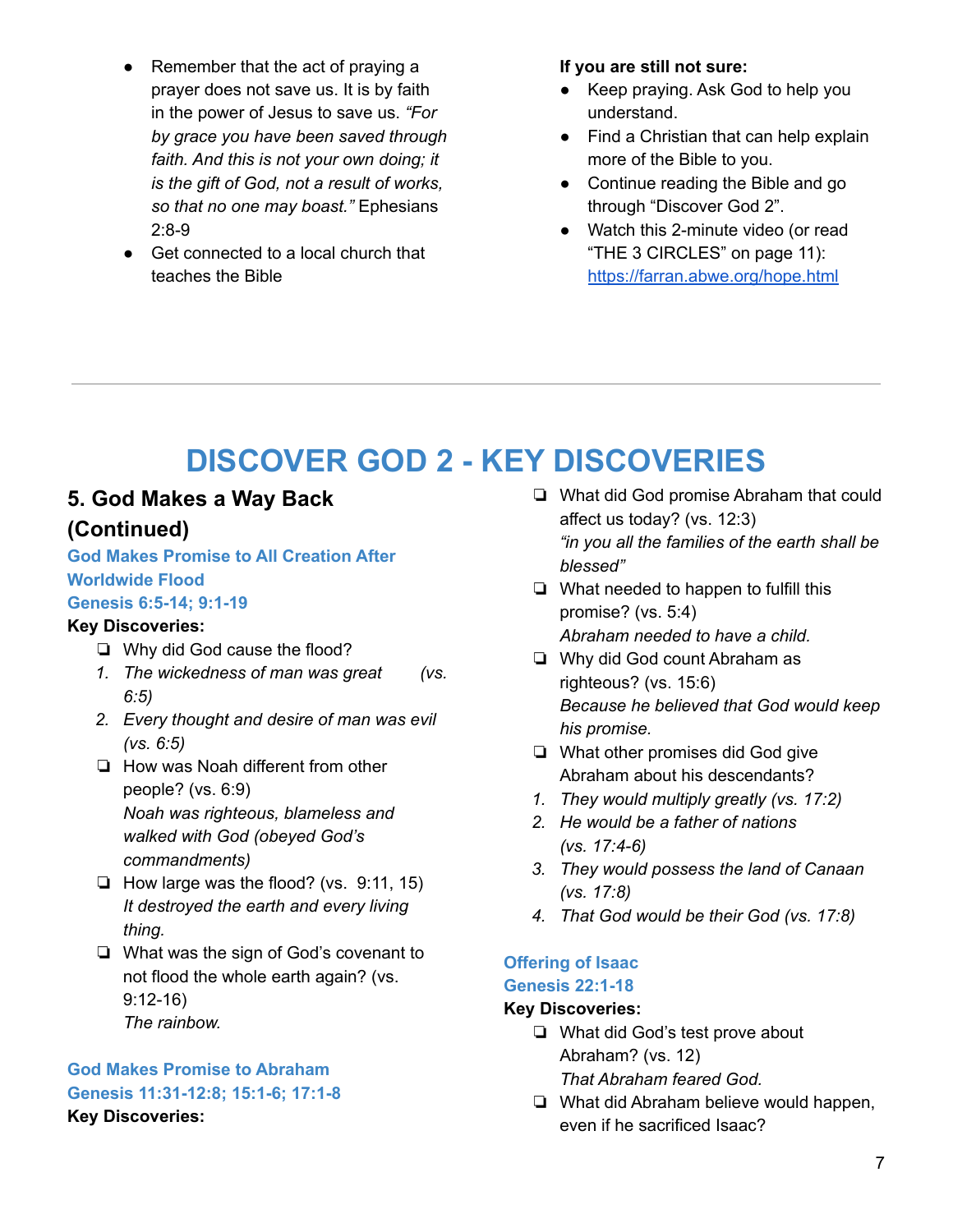- *1. Abraham still believed that God would keep his promise to give him many descendants through Isaac. (vs. 5)*
- *2. Abraham believed that he and Isaac would return. (vs. 5)*
- *3. Abraham believed that God would raise Isaac from the dead. (see Hebrews 11:17-19)*

## **6. God Makes a Way Back (Continued)**

#### **Moses' Call to Leadership**

#### **Exodus 1:1-14; 3:1-17**

#### **Key Discoveries:**

- ❏ How did the people of Israel, Abraham's descendants, grow? (vs. 1:7) *They multiplied and filled the land*
- ❏ What happened to the people of Israel? (vs. 1:11-14)
	- *The Egyptians made them slaves*
- ❏ What did God ask Moses to do? (vs. 3:10) *To bring the people of Israel out of Egypt.*
- ❏ What did God call the people of Israel? (vs 3:7,10) *"My people".*
- ❏ What does God's name reveal about himself? (vs. 3:14) *He is eternal & self-existent (See also Genesis 1:1, Psalm 90:2)*

#### **The Plagues and Passover Exodus 12:1-13, 21-23**

#### **Key Discoveries:**

- ❏ What kind of animal was to be sacrificed? (vs. 12:5) *A male lamb, without blemish & one year old.*
- ❏ What were they supposed to do with the blood? (vs. 12:7, 22) *Put it on both sides of the door and above the door.*
- ❏ What sign caused God to pass over a home without a plague? (vs. 12:12-13, 23) *The blood of a lamb.*
- ❏ When a person obeyed God and put blood around their door, what did it prove that they believed about God?
- *1. That God was the true God (not the gods of the Egyptians).*
- *2. That God made a way to avoid judgement.*
- *3. That God can be trusted.*
- *4. That God will save those who trust in him.*
- *5. That God was more powerful than the gods of the Egyptians.*

## **The Bronze Serpent Numbers 21:4-9**

#### **Key Discoveries:**

❏ How did the people sin against God? (vs. 4-5)

*They were impatient with God and complained against him.*

- $\Box$  What was the punishment? (vs. 6) *God sent deadly serpents (snakes) to bite them.*
- ❏ If they were bitten, how could they be saved from death? (vs. 9) *By looking at the bronze serpent.*
- ❏ When a person looked at the bronze serpent, what did it prove that they believed about God?
- *1. That they had sinned against God.*
- *2. That they were going to die as punishment.*
- *3. That God alone could save them (not anything they could do).*
- *4. They had faith in God's way of salvation.*

## **7. God Makes a Way Back (Continued)**

#### **Jesus Teaches about Hell Luke 16:19-31**

#### **Key Discoveries:**

- ❏ How did Jesus describe Hell? (vs. 23-25, 28)
	- *It is a place of pain and suffering.*
- ❏ Can people escape Hell? (vs. 26) *No. (See also Matthew 25:41)*
- ❏ How can people avoid going to Hell? (vs. 29-30) *Repent before they die.*

#### **Jesus Has Authority Over Death John 11:1-45**

#### **Key Discoveries:**

❏ Why did God allow Lazarus to become sick? (vs. 4) *To show the glory of God.*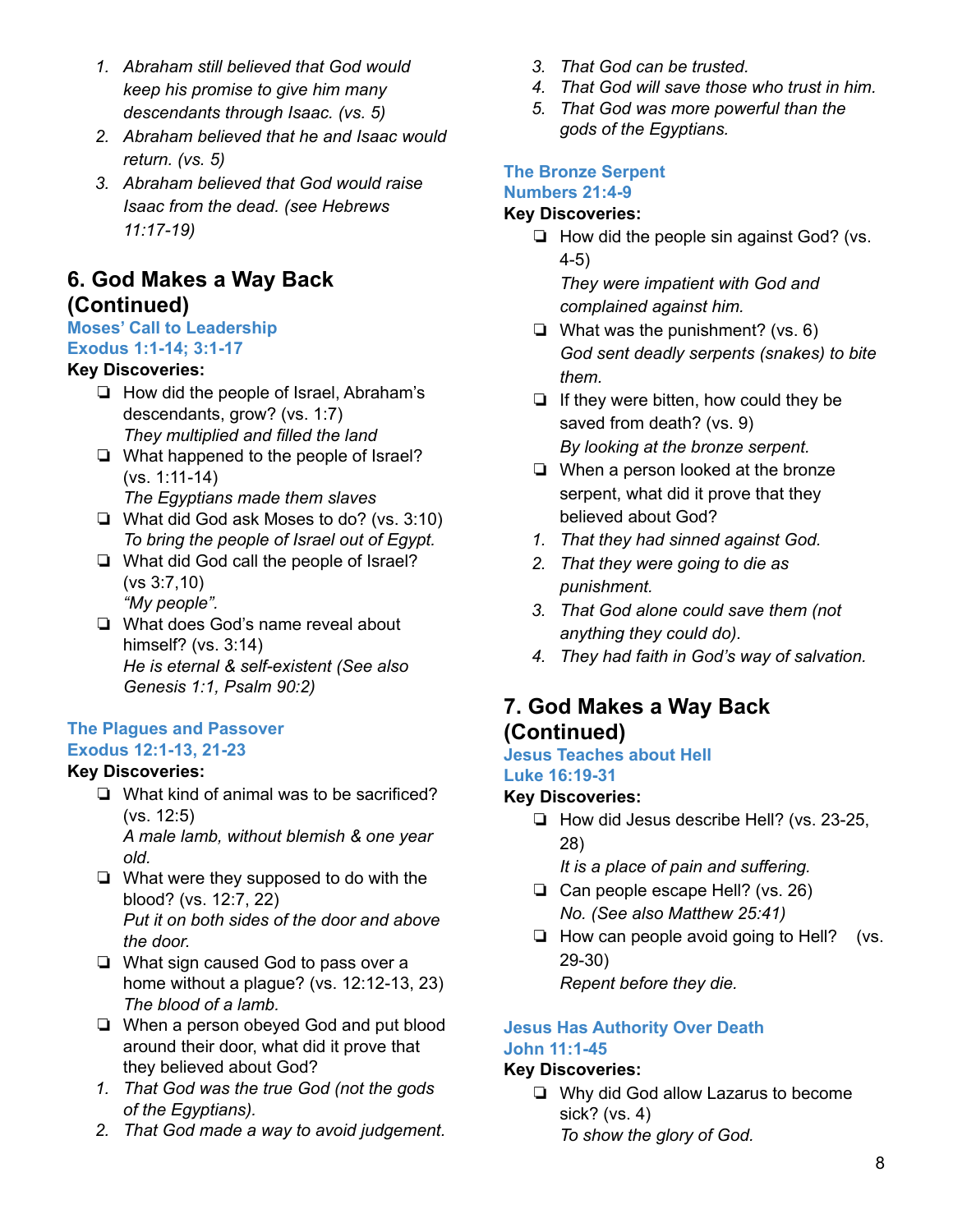- ❏ How long had Lazarus been dead when Jesus arrived? (vs. 17) *4 days*
- ❏ What did Jesus teach about those who believe in him? (vs. 25-26) *Even if their body dies, their spirit will live forever.*
- ❏ What did Martha believe about Jesus?
- *1. She believed he had the power to give eternal life. (vs. 27)*
- *2. She believed that he was "the Christ, the Son of God, who is coming into the world." (vs. 27)*
- ❏ How did many people respond? *They believed in Jesus. (vs. 45)*

#### **Jesus Claims to be One with God John 5:16-18; 8:48-59; 10:22-33**

#### **Key Discoveries:**

- ❏ What did Jesus claim in John 5:18?
- *1. That God was his Father.*
- *2. That Jesus was equal with God.*
- ❏ What name does Jesus refer to himself by? (vs. 8:58)
	- *"I am" (See also Exodus 3:14)*
- ❏ Why did the Jews (another name for the people of Israel) want to stone Jesus to death? (vs. 30, 33) *Because he claimed to be God.*

### **8. God Makes a Way Back (Continued)**

#### **Jesus Dies and is Buried John 19:28-42**

#### **Key Discoveries:**

❏ What does the phrase "to fulfill the Scripture" mean? (vs. 28. See also vs. 36-37)

*It means that what happened to Jesus had been foretold in the Bible hundreds of years before.*

❏ Why was it important that Jesus "fulfill the Scripture"?

*Because it proved that he was the promised one from God, the Savior of the world.*

❏ Why were there so many prophecies about the promised Savior?

*To remove doubt about who the Savior was. The many prophecies about the city where the savior would be born, who he would descend from and the way he would die were all fulfilled. It would be impossible for one person to fake all the prophecies because many of the events are outside of our control as humans (example: we can't control where we are born).*

❏ How was Jesus' death like the passover lamb in Exodus 12:46? (vs. 36) *None of his bones were broken.*

#### **Jesus Meets Disciples After His Resurrection Luke 24:13-35**

#### **Key Discoveries:**

- ❏ Why did the two disciples not recognize Jesus at first? (vs. 16) *Because Jesus did not let them recognize him.*
- ❏ What did Jesus say about his death? (vs. 26)

*It was necessary for him to suffer, die, and enter into glory.*

❏ How did Jesus explain the reason he died?

*He used the prophecies in Scriptures (the Bible) starting with Moses' writings (Genesis to Deuteronomy) and all the Prophets (Isaiah - Malachi).*

❏ Why is it important that Jesus used Bible prophecies to reveal who he was and his reason for dying? *Because people of all times have the*

*same proof in the Bible. We don't have to see Jesus personally to believe; he is revealed in the Bible.*

#### **Becoming a Child of God John 1:1-18; 3:14-18**

#### **Key Discoveries:**

- ❏ Who is the "Word"? (vs. 1, 17) *Jesus*
- ❏ What do we learn about the Word?
- *1. He was one with God the Father. (vs. 1)*
- *2. He was in the beginning (not created). (vs. 2)*
- *3. All things were made through him. (vs.s 3, 10)*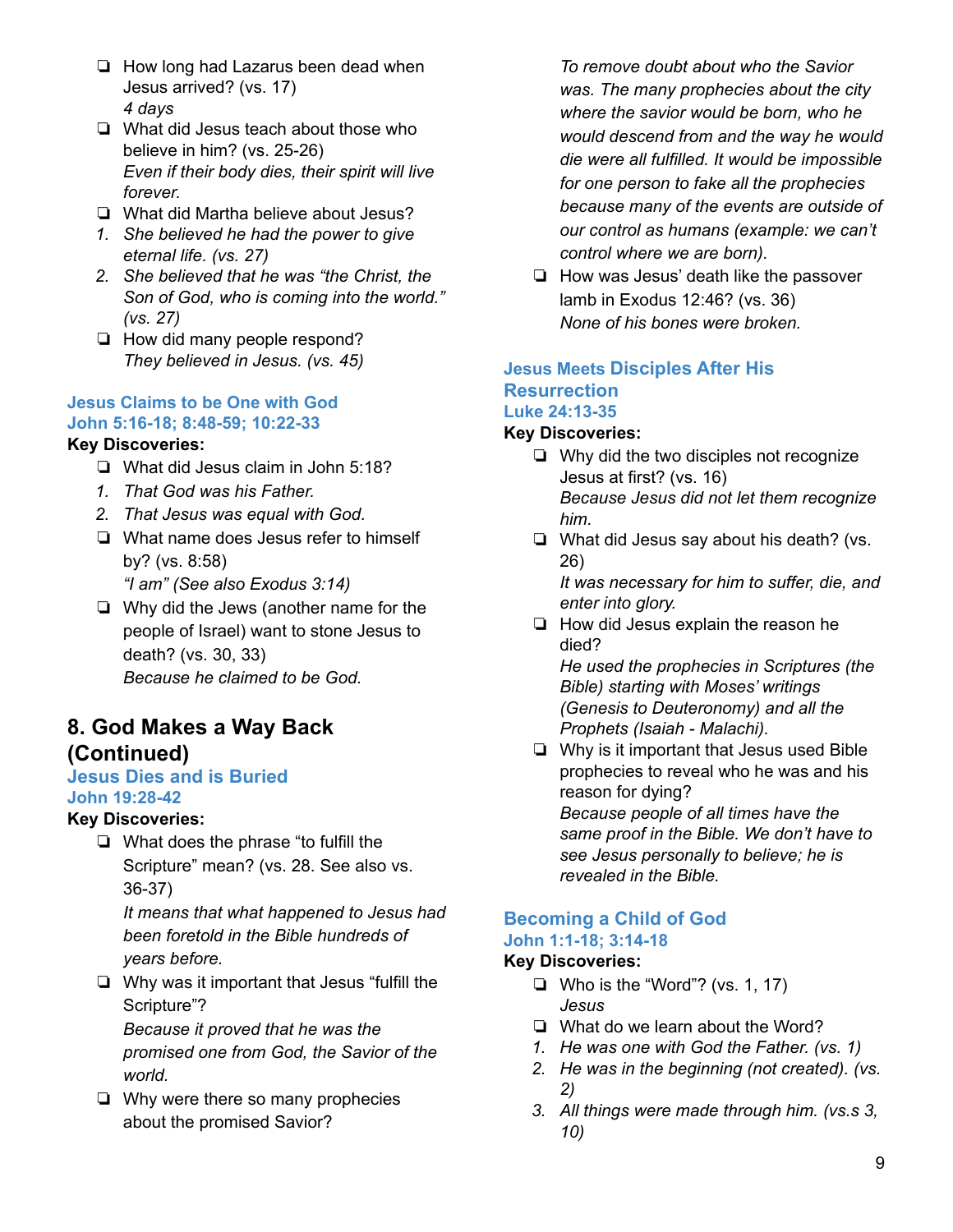- *4. He was the source of life. (vs. 4)*
- *5. He is the true light. (vs.s 4-5, 9)*
- *6. Many people rejected him. (vs. 11)*
- *7. For everyone who received him and believed in his name, he gave the right to become children of God. (vs. 12)*
- *8. The Word became flesh. (God became man) (vs. 14)*
- *9. The Word (Jesus) made God the Father known. (vs. 18)*
- ❏ How was the Son of Man (Jesus) like the serpent in the wilderness? (John 3:14-15)
- *1. Both were lifted up on a pole/cross. (John 3:14, Numbers 21:8)*
- *2. People were going to die. The people of Israel were going to die physically because they were bitten by deadly serpents (snakes). All people are going to physically die in their body and their soul will be punished in hell (which the Bible calls "the second death"). This is because we are filled with sin.*
- *3. Everyone that looked to the serpent or Jesus would be saved from death. (John 3:15, Numbers 21:9)*
- *4. The act of looking did not save them, but believing in their heart that God alone could save them saved them. (John 3:15)*
- ❏ How does someone escape punishment and receive eternal life? (vs. 3:16) *Believe in Jesus.*
- ❏ Are you one who "believes" or one who "does not believe"?
- ❏ If your answer was one who does not believe, is that where you want to be?

#### *If no, I would encourage you with the following:*

#### **If God is leading you to believe:**

- Talk to God today. (Pray)
- Confess your sins to Him.
- Trust (believe) in the death of Jesus to pay for your sins, (not any of your good works).
- See Jesus' promise: John 11:25-26
- Remember that the act of praying a prayer does not save us. It is by faith in the power of Jesus to save us. *"For by grace you have been saved through faith. And this is not your own doing; it is the gift of God, not a result of works, so that no one may boast."* Ephesians 2:8-9
- Get connected to a local church that teaches the Bible

#### **If you are still not sure:**

- Keep praying. Ask God to help you understand.
- Find a Christian that can help explain more of the Bible to you.
- Continue studying the Bible using the discovery questions.
- Watch this 2-minute video (or read "THE 3 CIRCLES" on page 11): <https://farran.abwe.org/hope.html>